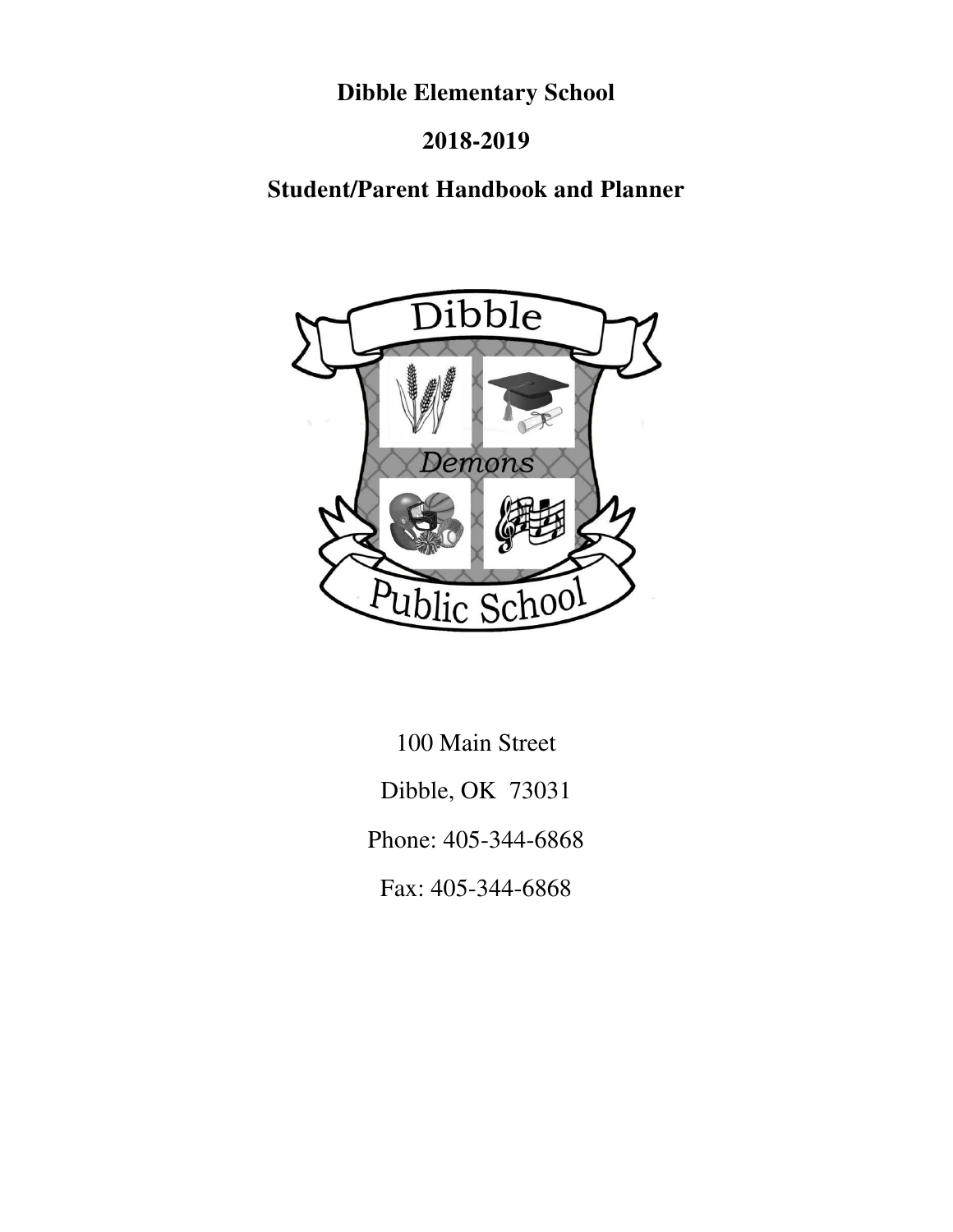## **Welcome to Students and Parents**

We, the administration, faculty, staff and Board of Education of Dibble Elementary School (DES), would like to take this opportunity to welcome you as a partner in our combined endeavor. It is essential to the benefit of our student body that we, as teachers and parents, cooperate in every possible way. Recognizing that a student may not achieve his fullest capacity without interested parental guidance, we ask that you join us in encouraging your child to do his/her best in every class or activity. With your help, our chances of doing something that will be of lasting benefit for your child are greatly increased. This handbook has many of the questions about school that are likely to come up for discussion with your family. For this reason, it is hoped, that it will be helpful to all parents and community members interested in our school. Students and parents are encouraged to read the entire handbook and to keep in mind that changes are likely to become necessary year after year. Please visit your school, meet the teachers, and feel free to ask for a conference on any concern involving our school community.

### **Table of Contents**

| <b>Statement of Philosophy and Goals</b>  | pg.1    | <b>Illness</b>                     | pg. $6$ |
|-------------------------------------------|---------|------------------------------------|---------|
| <b>Expectations of Students</b>           | pg.1    | <b>Contagious Disease</b>          | pg.6    |
| <b>Arrival Procedures</b>                 | pg.1    | <b>Medical Considerations</b>      | pg.6    |
| <b>Departure Procedures</b>               | pg. 2   | Cafeteria Rules                    | pg. 7   |
| Attendance                                | pg.2    | Cafeteria Pricing                  | pg. 7   |
| Tardies                                   | pg.2    | Lost and Found                     | pg. 7   |
| Make-Up Work                              | pg.2    | <b>Field Trips</b>                 | pg. 7   |
| <b>Examples of Inappropriate Behavior</b> | pg.2    | Camp Goddard                       | pg. 8   |
| Dress Code                                | pg.3    | <b>Library Books</b>               | pg. 8   |
| Cell Phones and Electronic Devices        | pg.3    | <b>Physical Education</b>          | pg. 8   |
| <b>Respect of School Property</b>         | pg.4    | Privacy Rights                     | pg. 8   |
| <b>Student Threats</b>                    | pg. $4$ | Retention                          | pg. 8   |
| <b>Bullying</b>                           | pg. $4$ | <b>School Publications</b>         | pg.8    |
| Weapons                                   | pg.4    | <b>Visitors</b>                    | pg. 8   |
| <b>Bus Behavior</b>                       | pg.4    | Authority of the School            | pg.9    |
| <b>Playground Rules</b>                   | pg. $4$ | Parents Right to Know              | pg.9    |
| Discipline Procedures                     | pg. $4$ | <b>Asbestos Policy</b>             | pg.9    |
| Drills                                    | pg. $5$ | <b>FERPA Policy</b>                | pg.9    |
| <b>School Closings</b>                    | pg.6    | Procedure to Inspect Educ. Records | pg. 10  |
| <b>Report Cards</b>                       | pg.6    | Fees for Copies of Records         | pg. 10  |
|                                           |         | Civil Rights Certificate           | pg. 11  |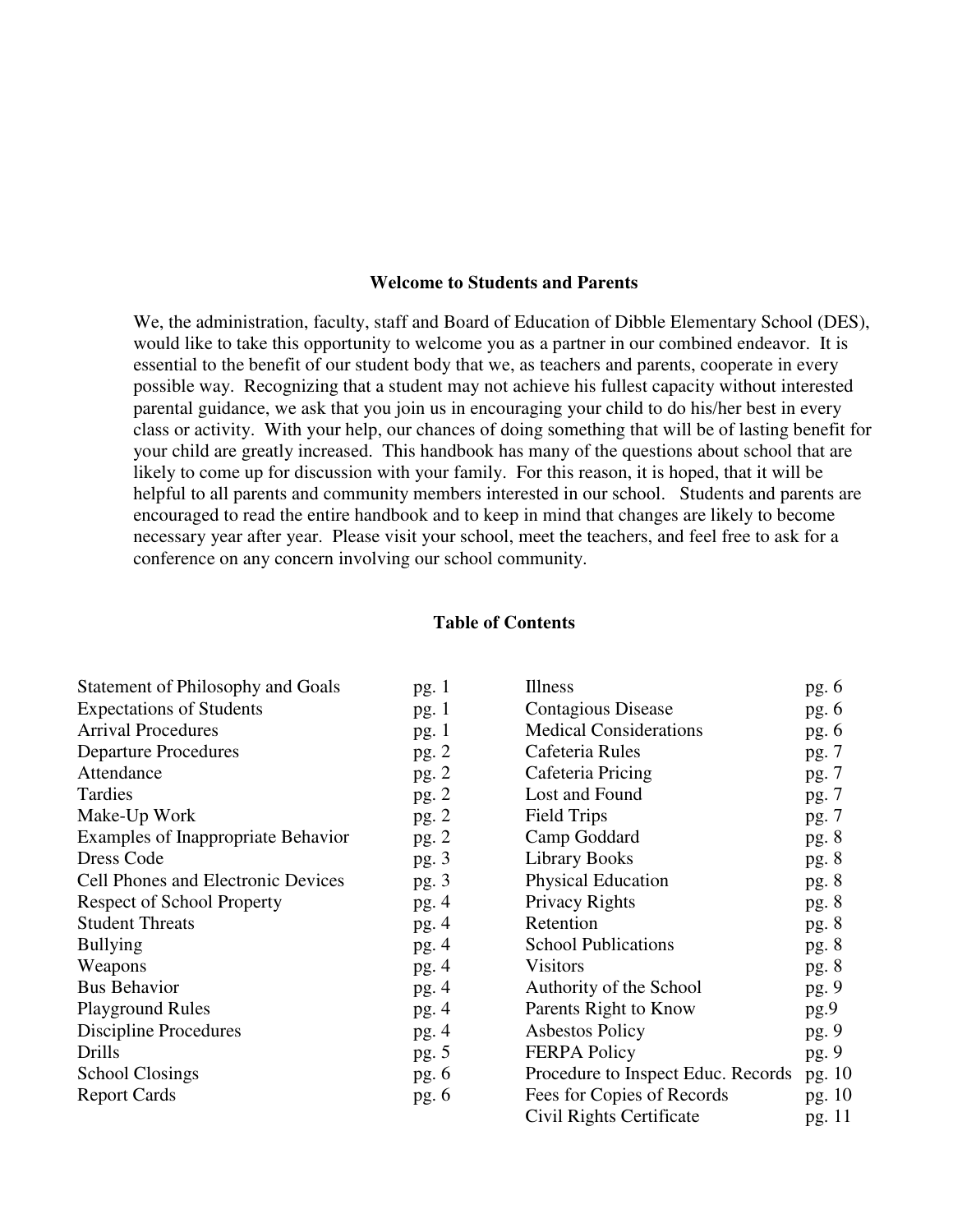# **Statement of Philosophy and Goals**

The elementary school is the beginning point of a child's education process which should be provided in a positive environment conducive to living and learning. DES will insure a program of study that will allow each student to reach his/her maximum potential while developing both a positive self-image and a respect for others. The curriculum will provide students with knowledge, practice and skills set forth by the Oklahoma Academic Standards. DES will provide the foundation for a student to become a productive, responsible, and a literate member of society. DES will strive to assure that:

- o All students have the opportunity for the best curriculum and instructional programs possible.
- o All students are provided equality in educational opportunities.
- o All students and employees have a safe, healthy, and orderly environment.
- o Citizens and parents are aware and involved in our schools.
- o To develop ideals, attitudes, appreciations, and loyalties that will assist the students in determining their responsibilities to society
- o To encourage the love of literature and recognize its value (D.E.A.R.)
- o To encourage correctness in oral and written English
- o To cultivate useful work habits and study skills
- o To instill character traits of honesty, dependability, loyalty, trustworthiness and kindness
- o To develop certain skills which will enable each one to be a happier individual
- o To encourage the practice of self-discipline
- o To promote health and safety for every student
- o To create a desire for the finer things in life
- o To guide students and develop the proper use of their leisure time
- o To train students in those qualities that will make them worthy members of a family
- o To instill a respect for property, persons, and themselves
- o To build the foundation and give insight of various vocations in which students are interested

# **Expectations of Students**

We are proud of our students, our faculty/staff, and our families. We are proud of the achievements our students accomplish in the various activities offered by our school. Students at Dibble Elementary are expected to:

- o Be considerate of others; choose kindness is our theme this year
- o Be respectful of his/her school building and grounds
- o Try their best in all class work
- o Be cheerful and optimistic
- o Use speech and manners which bring pride to our school
- o Be a good sport in all areas of school

# **Arrival Procedures**

School begins at 8:05 a.m. Students not in their rooms at 8:06 a.m. are marked absent or tardy. Bus drivers are instructed not to deliver students to school prior to 7:35 a.m.; therefore, **No student should arrive at school before 7:35 a.m.** Pre-K, Kindergarten students need to go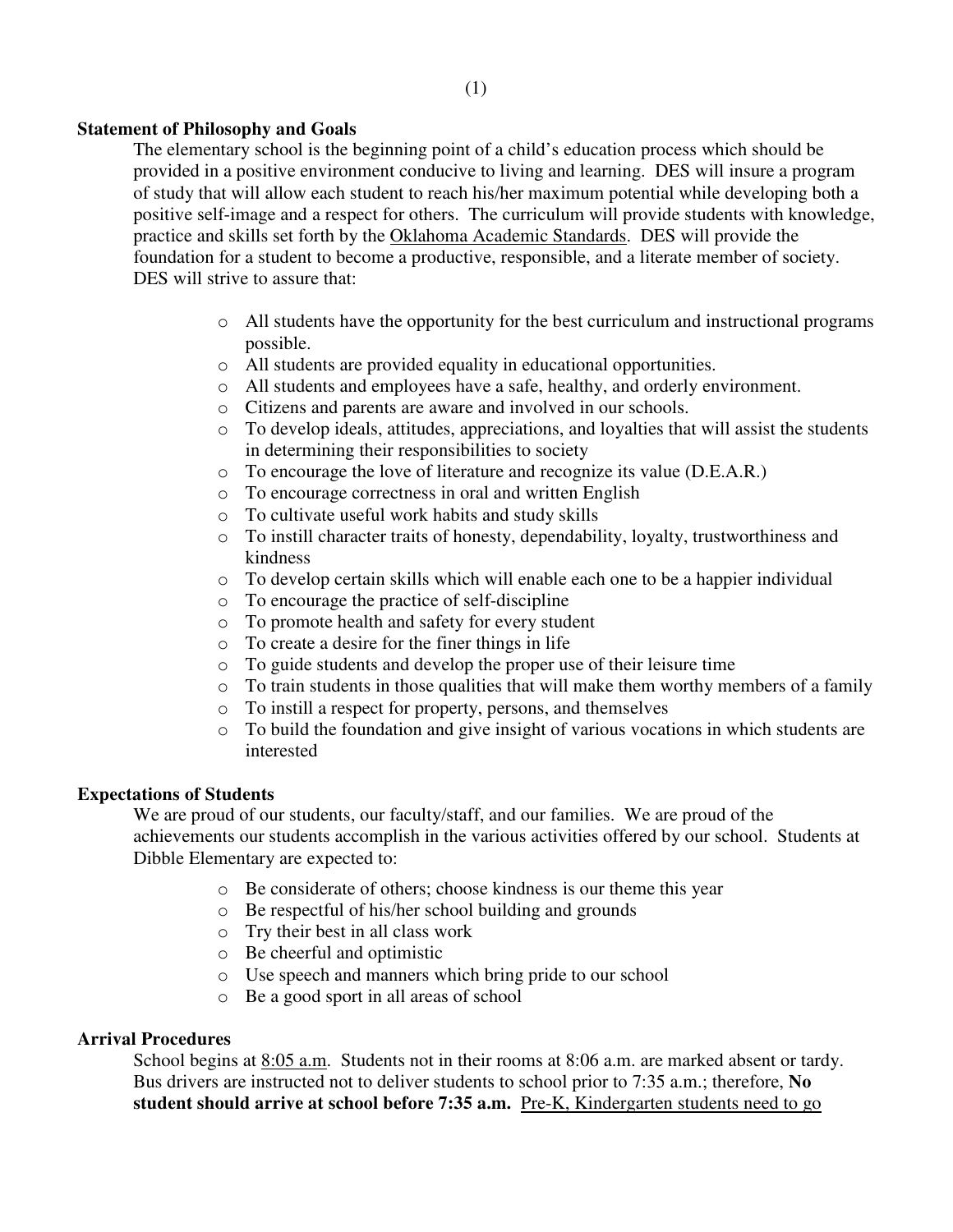directly to the Early Childhood Building. These students will eat breakfast as a group, after the school day has started. Students in the 1st through 5th grades should go directly to the cafeteria to eat breakfast or to the playground upon arrival at school.

**Pre-K/Kindergarten** students will be dropped off and picked up at the Early childhood building. Please adhere to the following procedures; From highway 39 enter at the Pioneer substation towards the football field Next turn right or east to drop off at the Early Childhood Building. (If you have older children, you may drop them off as well, and they will walk to the appropriate destination). **No parking** in front of the Early Childhood building will be allowed. If you would like to walk your child to the Early Childhood Building, please park in the spaces in front of the cafeteria. **Headstart will have their own procedures.** 

## **Departure Procedures**

School will be dismissed at 3:30 p.m. Parents, please wait outside the building until school is dismissed. **Parent Pick-up**- 1st-5th students will be picked up at the Elementary Building at 3:30. **Pre-K/Kindergarten** students will be picked up at the Early childhood building. Please adhere to the following procedures; From highway 39 enter at the Pioneer substation towards the football field Next turn right or east to drop off at the Early Childhood Building. **No parking** in front of the Early Childhood building will be allowed, please park in the spaces in front of the cafeteria. **If your Pre-K/Kindergarten** student has a sibling at the Elementary, they will be escorted by a teacher to meet up with their  $1<sup>st</sup> - 5<sup>th</sup>$  sibling.

**Buses-** will depart approximately 5 minutes after the end of the school day. Bus riders will be taken to buses between the gym and old elementary building. **Please notify the office by 2:30 if routine is changed... (bus rider, parent pick-up, etc.)**

## **Attendance**

Students receive maximum benefits from school only through preparation and participation in all classes each day. Daily attendance is expected of all students. When a student is absent from school, his/her parent are responsible for calling the office to state the reason for absence by 9:00 AM. Please call 344-6868 to report the absence or send a physician's statement. Students that are consistently absent or tardy during the school year will be reported to the McClain County District Attorney's Office (Truancy Court).

## **Tardies**

Any student not in class by 8:06 a.m. will be counted tardy. The student will report directly to class and remain in class. Discipline for the first and second tardy for each class period will be at the teacher's discretion. On the third tardy, the student will be sent to the office and the parent will be called. Three tardies will represent an absence. Needless to say, please have your child on time and here daily. Your help with this is appreciated.

## **Make-Up Work**

It is the student's responsibility to contact teacher's regarding work missed. Please allow ample time for teacher's to prepare any homework assignments that might need to be picked up.

## **Examples of Inappropriate Behaviors**

- o Cheating
- o Disruptive behavior in class, hallway, cafeteria, bathroom, or on the school bus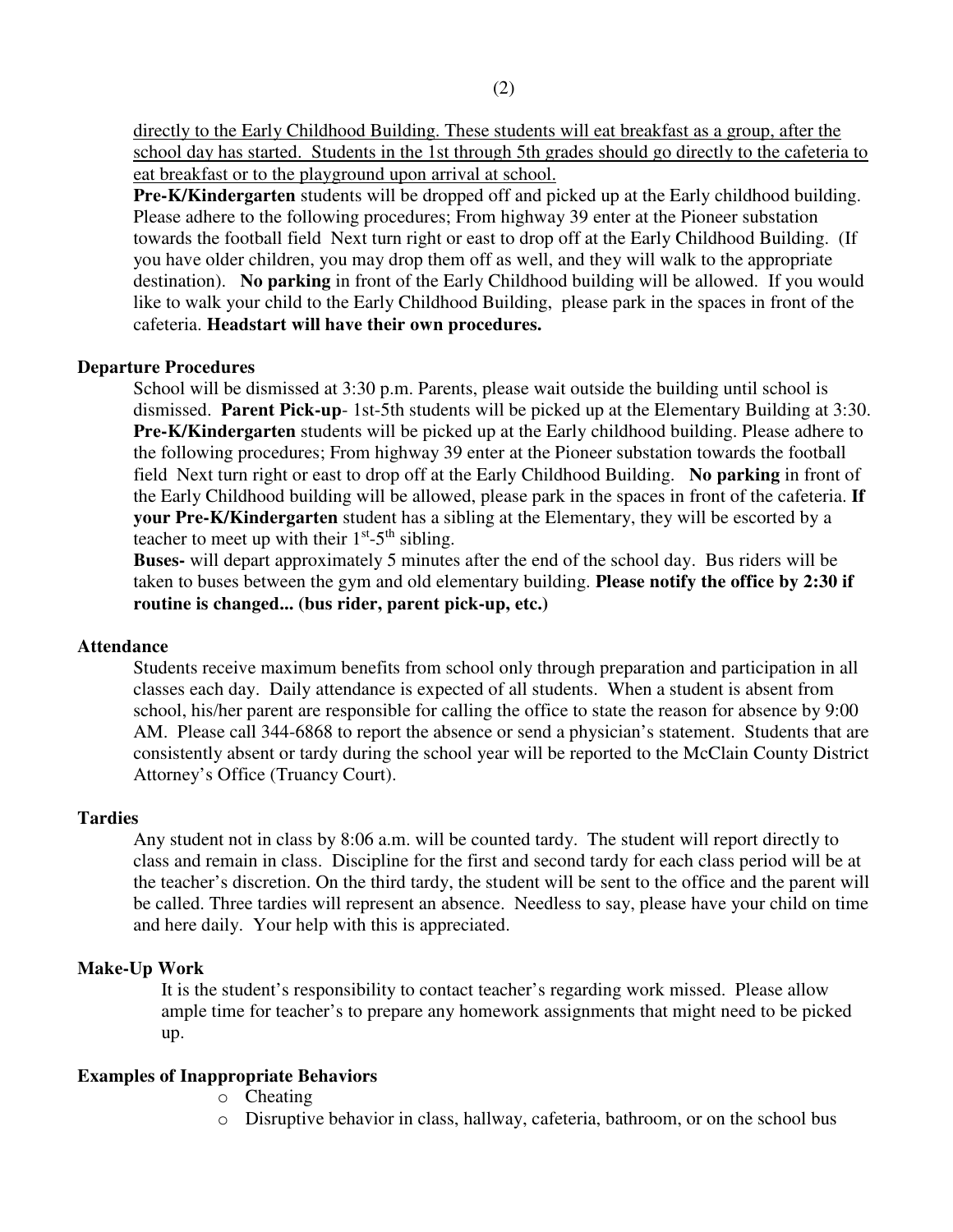- o Inappropriate language (abusive/vulgar)
- o Possession of inappropriate objects: Gum, candy, pop, gaming devices, mp3 players, toys, phones, etc.
- o Truancy and tardiness
- o Inappropriate dress
- o Elementary students are not allowed to leave the campus at anytime.
- o Refusal to comply with the teacher's instructions or request
- o Disrespectful conduct toward peers or teachers
- o Repeated failure to perform responsible tasks (homework)
- o Public displays of affection
- o Refusal to complete assignment requests
- o Fighting, assault, vandalism, larceny, smoking, arson, extortion
- o Tobacco, alcohol, drug use or possession
- o Possession of dangerous objects at school, in transit to and from school, or at any school activity
- o Violating posted classroom rules
- o Harassment, intimidation, or bullying towards school personnel or other students at anytime
- o Failure to take book and necessary supplies to class

**This list is not intended to be a complete listing of all possible offenses,** but it is a listing of those offenses that we deal with most often. Additionally, administrators shall have the authority to enforce other reasonable disciplinary actions that they find warranted by situations not covered in the disciplinary action schedule.

## **Dress Code**

All students need to come to school prepared to learn. Students do their best when they are comfortable and without distraction. **Please consider the weather** when you are preparing your child for school. Please remember, there will always be activities such as P.E., Recess, Art, etc. The following will not be permitted:

- o Shorts or skirts, which do not extend past the fingertips when arms are at the student's side
- o Tank tops, fish net tops, spaghetti strapped dress or blouses
- o Sheer shirts or blouses that allow undergarments to be seen
- o Cut or torn clothing
- o Hats or caps
- o Pajamas, nightgowns, sleepwear
- o Sunglasses
- o Shirts with suggestive logos or advertisements for substance abuse, tobacco or alcohol
- o Shirts or blouses, which expose the midriff area
- o Jeans, pants or shorts with holes above the knee
- o Pants or shorts that sag….Leggings or Jeggings

**This list is not intended to be a complete listing of all possible examples of inappropriate** 

**dress.** Teachers who feel a student's dress may be inappropriate will explain to the students how his or her dress does not meet the dress code. A second infraction will result in an office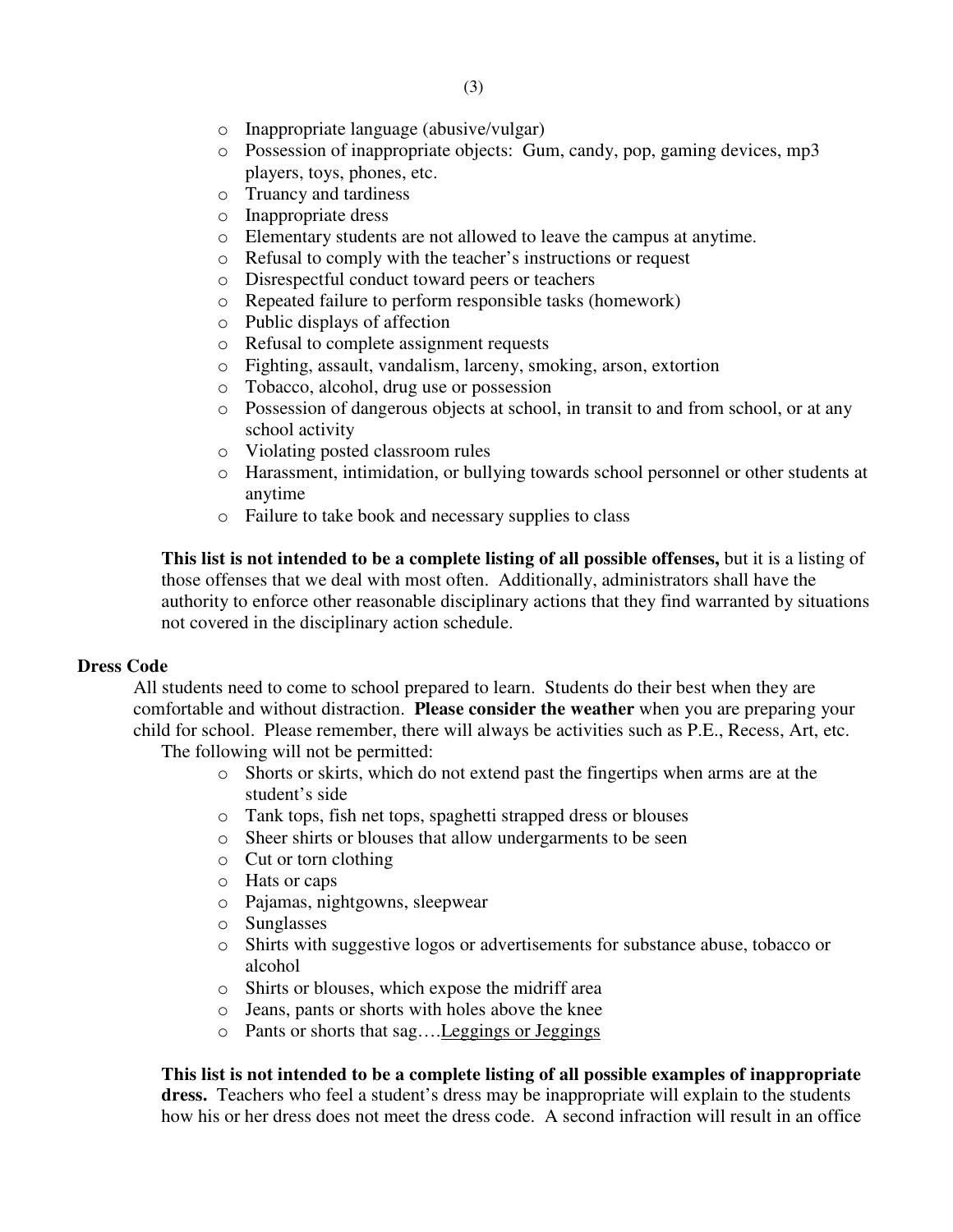referral. The administration will make the final judgment as to the appropriateness of a student's attire. The parents will be contacted and the student will be required to change clothes before returning to class. Repeated violations will result in disciplinary action.

## **Cell Phones, Electronics and other Telecommunications Devices**

The use of cell phones/electronic devices during school hours is strictly prohibited. The school is not responsible for any lost or damaged cell phones or electronic devices. If you wish for your child to have a cell phone for before and after school activities, it must be turned off and put up in their backpacks.

If your student is found to be using their device, the following actions will take place:

**1 st offense**-Phone will be brought to the office, parents/guardians will be notified and the student may pick it up at the end of the day.

2<sup>nd</sup> offense-The parents will be contacted and the phone/electronic device will only be released to the parent/guardian.

**3 rd offense**-The student will no longer have the right to possess the phone/electronic at school. \*If a student needs to use the telephone during the school day, they need to come to the office. This will be for emergency use only**.** 

**\*\***We recognize the value of wireless telecommunication devices such as laptops, IPads, cell phones and other devices during the educational day. They may be used in the classroom, **only when permission has been given by the student's teacher,** then turned off and put back up before the student leaves the classroom.

## **Respect of School Property**

Students should not mark, mar, or deface any school property. Such cases should be reported to the administration. Parents are liable to reimburse the school for the amount of damage. This includes books, textbooks, workbooks, and furniture.

## **Student Threats**

Because of recent violence in schools across the nation, any student making any kind of threat toward other students, faculty or staff will be taken very seriously. Parents will be contacted and the student will be referred to the administration for disciplinary actions. Repeat offenses may result in long-term suspension or expulsion as recommended by the administration

## **Bullying**

Bullying of students will not be tolerated in any form and will be investigated to the fullest. Student should notify a teacher or staff member upon the first incident. Students who have been found to be involved will be disciplined accordingly. Parents of all parties will be notified. (A copy of adopted school board policy can be found in the Administration office)

#### **Weapons**

No weapons of any kind are to be in a student's possession on the Dibble campus. If students choose to bring any inappropriate item, it will be confiscated and discipline will be issued.

## **Bus Behavior**

Bus drivers must ensure the safety for all passengers. All students must have no inappropriate behavior while at the bus stop, riding, loading, unloading of the bus. **All bus riders will be assigned seats as determined by driver**. The School Laws of Oklahoma stipulate that transportation by bus may be furnished by the school district, but that districts are not required to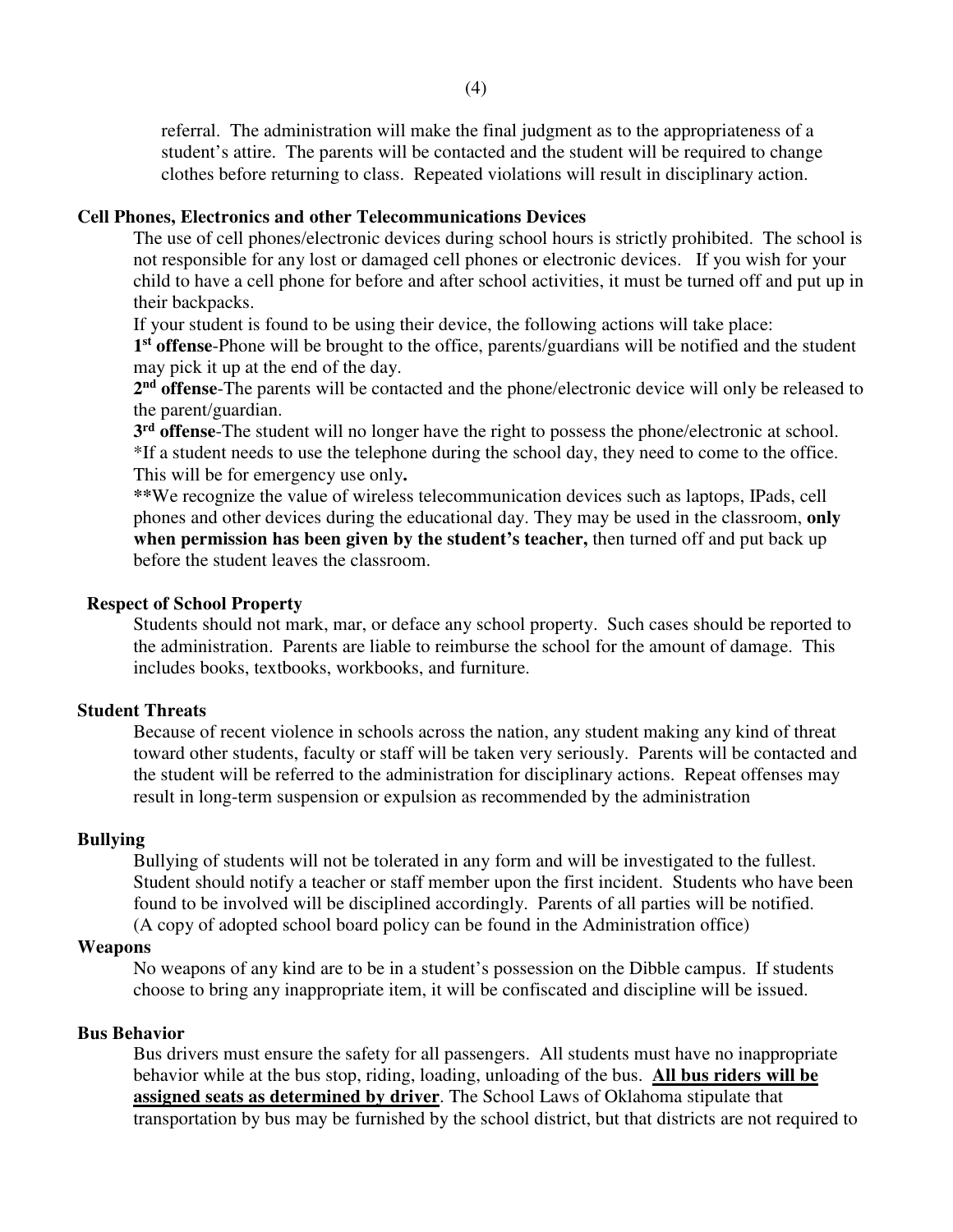do so. Therefore, by law, it is a privilege to ride a school bus and not a requirement. A penalty that may be applied to bus riders is the loss of bus privileges on a temporary or permanent basis. Misbehavior and Office Referral on the bus will result in:

- $\circ$  1<sup>st</sup> offense Loss of bus privileges for 3 days
- $\circ$  2<sup>nd</sup> offense Loss of bus privileges for 10 days
- $\circ$  3<sup>rd</sup> offense <u>Permanent or long term loss of bus privileges, for the remainder of the school year</u>

## **Playground Rules**

Students must be respectful of each other at all times. All inappropriate behavior will result in loss of playground privileges.

## **Discipline**

Disciplinary action will be taken depending on the severity of the violations and/or number of times the student has broken the regulations. Disciplinary methods may include, but are not limited to the following methods:

- o Before and/or after school detention
- o Loss of privilege
- o A conference with parent/guardian
- o Contact with parent/guardian
- o Warning the student
- o Corporal punishment
- o Financial restitution
- o In-school detention (APP)
- o Out-of-school suspension (OSS)
- o Removal from class

**This list is not intended to be a complete listing of all possible discipline options,** but it is a listing of those procedures that we deal with most often. Additionally, administrators shall have the authority to enforce other reasonable disciplinary actions that they find warranted by situations not covered in the disciplinary action schedule.

## **A. Teacher Assigned Detention**

Teachers may assign detention as a classroom disciplinary action. Students late to or not attending an assigned detention will have their detention assignment doubled. Students late or not attending detention after doubling will be referred to the office. Refusal to attend office assigned detention could result in APP or OSS.

## **B. Suspensions (APP or OSS)**

Students who commit serious offenses, which threaten the rights of others, or who show, a tendency to be uncooperative may be suspended for a period of one to ten days. At the end of the suspension period, a parent or guardian must accompany the student to the superintendent's office for reinstatement. During suspension, the student is excluded from all activities, and will not be permitted to attend any school activities or be on the school grounds. Serious disciplinary cases may result in a student being suspended from the school for the remainder of the present semester, and the succeeding semester. Students will accept assigned punishment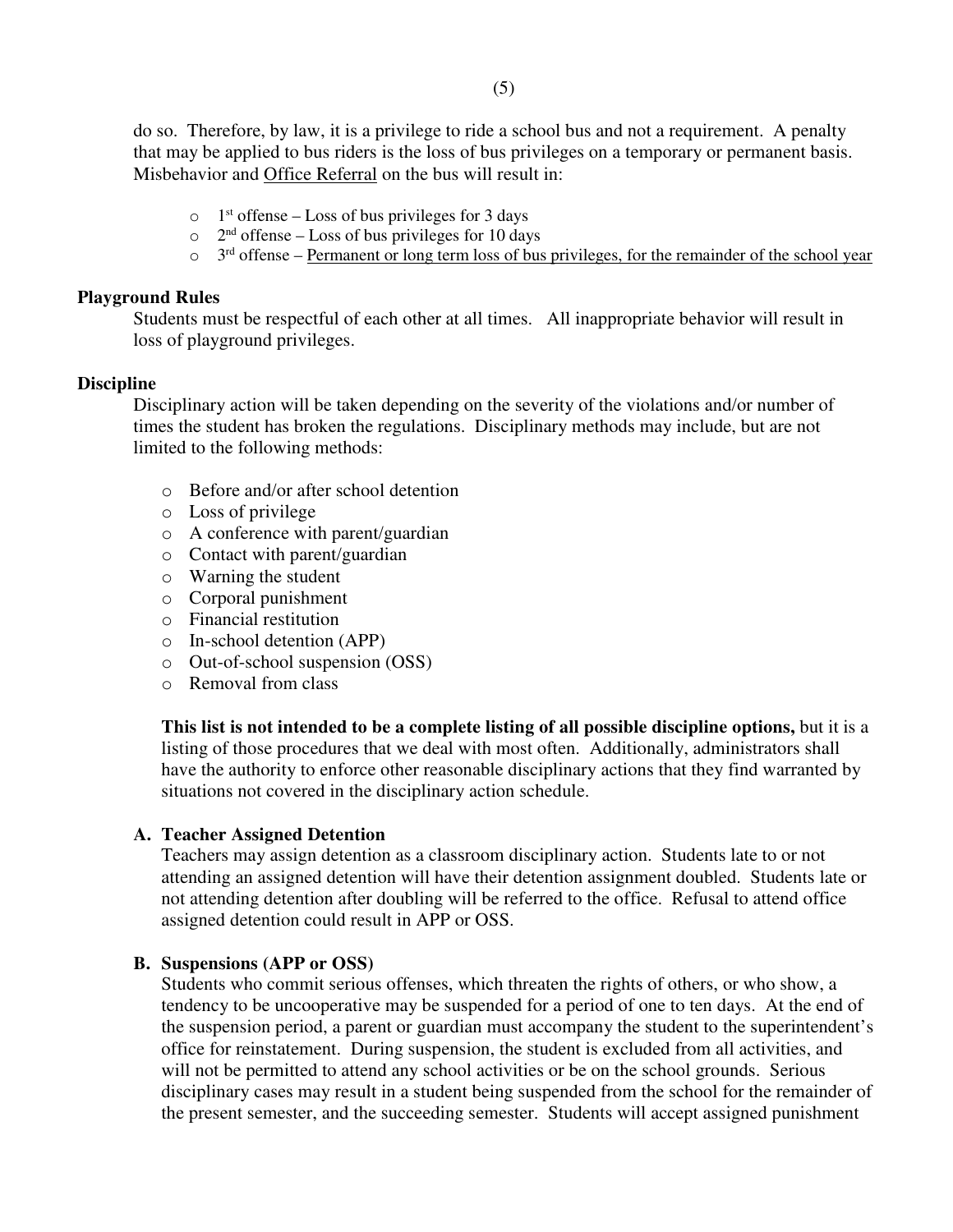or be suspended from school until a parent or guardian returns with him/her for a conference. In cases of suspension, the superintendent will notify the parents of their rights both verbally and in writing.

## **C. Corporal Punishment**

The Dibble School Board adheres to corporal punishment when appropriate. (Exception: A parent or guardian's letter on file by September 1, 201 8, stating their child is not to receive corporal punishment)

## **Drills**

State mandated emergency drills will be done to help insure the safety of students while at school.

# **A. Fire Drills**

There will be at least 4 fire drills conducted throughout the course of the year.

# **B. Tornado Drills**

There will be at least 2 tornado drills conducted throughout the course of the year.

# **C. Security Drills**

At least 4 security drills will be practiced during the year.

## **D. Bus Evacuation Drills**

There will be at least 2 bus evacuation drills conducted throughout the course of the year. Directions will be given by the bus driver.

## **School Closings**

Sometimes it is necessary to close school because of severe weather. When this decision is made, it will be sent to all local media as soon as a decision has been made (Channel 4, 5 and 9) and IRIS school alert to updated parent contact information.

## **Report Cards/Honor Roll**

Grade Reports will be sent home every 9 weeks. Only semester grades will be recorded to student transcript. Any student that is not enrolled within the first 10 days of school will be considered NFAY (Non Full Academic Year) and will not be considered for honor roll, perfect attendance, state testing, etc..

## **Illness**

Students with a temperature of 99.5 degrees or more, vomiting, or with diarrhea must go home and not return until they have been free of fever, vomiting or diarrhea for 24 hours. When children are sick, they should remain home to keep infections from spreading. This does not include sniffles and coughs due to allergies.

## **Contagious Diseases**

Any student who has contracted a contagious disease (head lice, impetigo, ring worm, scabies, etc.) will not be allowed to attend school until a release statement is received by the office from a physician or health department. Dibble School has adopted a no nit head lice policy. If a child is found to have head lice/nits (eggs) during a screening examination at school he/she will NOT be readmitted to school until declared free of all lice and nits (eggs) by a licensed physician, osteopathic physician, chiropractor, registered or licenses practical nurse, certified physician's assistant or an authorized representative of the State Department of Health and a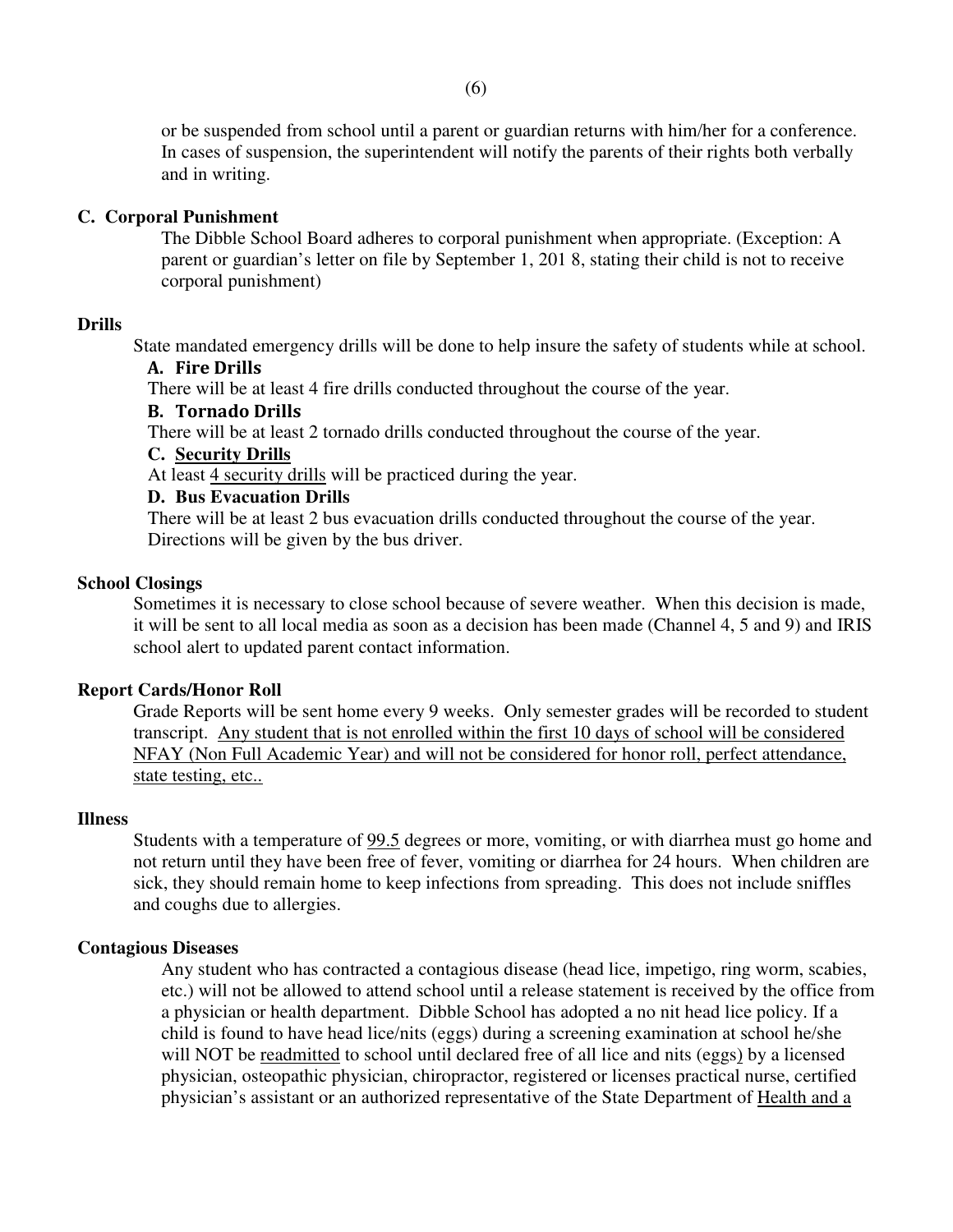school re-check confirming that the child is no longer affected with head lice or nits. Checks for head lice will be conducted as deemed necessary by the school administration.

# **Medical Considerations**

A. Illness at School:

Any student becoming ill at school should report immediately to their classroom teacher. The teacher should alert the office, who will notify parents to take proper action.

B. Medical Records

Any medical problem or special condition should be on record. Such things as diabetes, epilepsy, asthma, rheumatic fever, heart condition, migraine headaches, etc., should be noted on a child's school records when he is enrolled, and teachers should be made aware of potential problems.

C. Allergies

Any allergies, which could result in serious illness, should be on record. Allergic reaction to bee or wasp stings, allergies to medication, or allergies to food should be noted, and if medicine is prescribed, school personnel should be made aware of its location, dosage instructions, and emergency procedures

D. Administering medication to students

If a child is required by a physician to take medication during school hours and the parent or guardian cannot be at school to administer the medication, or if circumstances exist that indicate that it is in the best interest of the student that a non-prescribed medication be dispensed to that student, only an administrator, or administrator's designee may administer the medication in compliance with the regulations that follow:

- 1. Prescription medication must be in a prescribed container that indicates the following:
	- a. Student's name.
	- b. Name and strength of medication.
	- c. Dosage and directions for administrating.
	- d. Name of physician.
	- e. Date
- 2. Such medication shall be accompanied by a written authorization from the parent/guardian, physician, or dentist that indicates the following:
	- a. Purpose of medication.
	- b. Time to be administered.
	- c. Termination date for administering the medication.
- 3. Non-prescription medication may be administered only with the written permission of a parent or guardian when other alternatives, such as resting or changing activities are inappropriate or ineffective. The parent or guardian may give a blanket permission or conditional permission for the student to receive non-prescription medication to be given.
- 4. A permission form will be sent to school by parents at the beginning of the school year. The parent or guardian is responsible for informing the designated official of any change in the student's health or change in medication.
- 5. Dibble Elementary School retains the discretion to reject requests for administration of medicine.

## **Cafeteria Rules**

Breakfast and Lunch are served in the cafeteria. Breakfast is served from 7:35-7:55. (PK-KDG 8:30-8:50) Lunch time varies by grade. Students should use proper table manners at all times.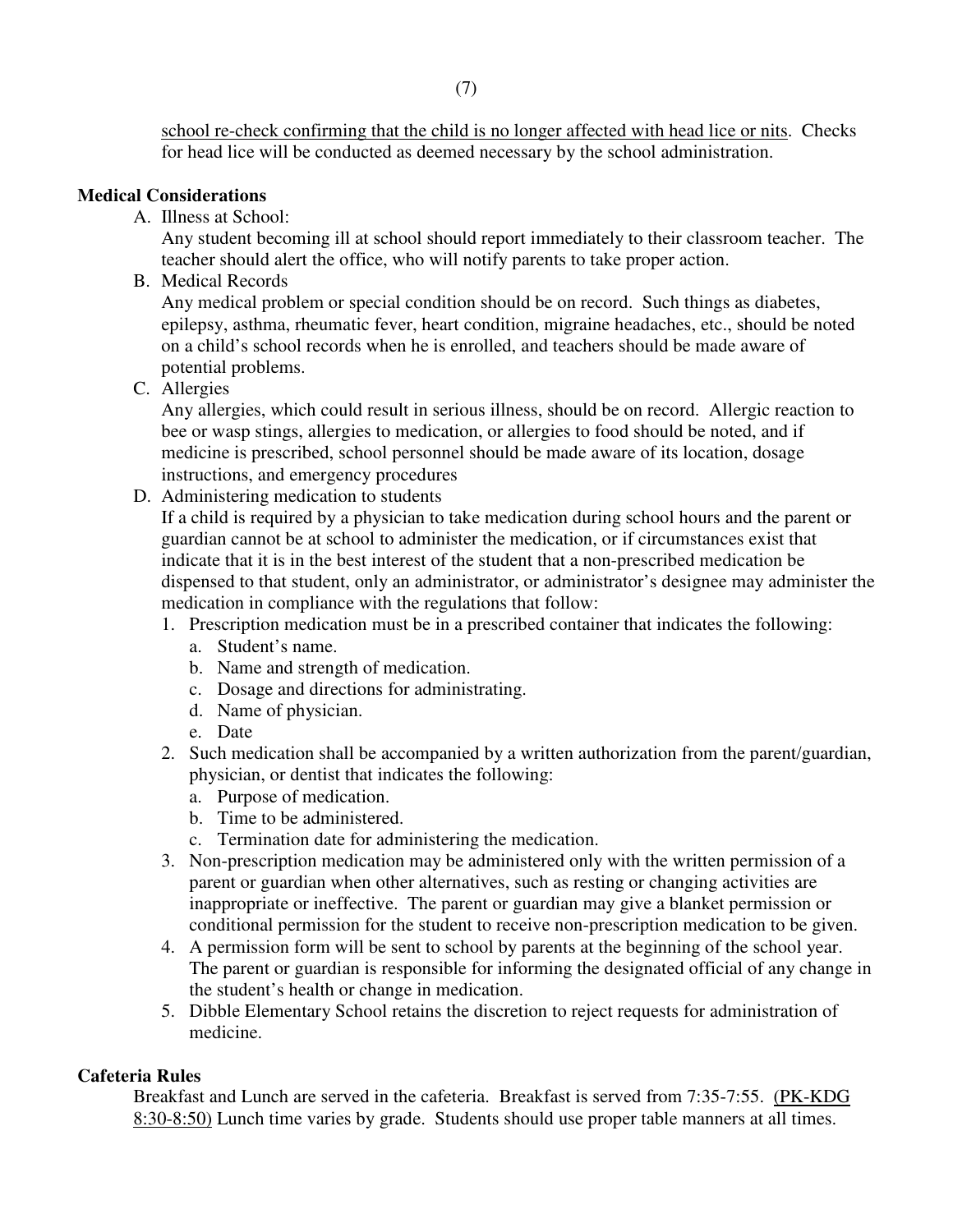(8)

Elementary students will not be allowed to purchase ala-carte items unless approved by teacher.

#### **Cafeteria Pricing**

| Breakfast for Students \$1.00 |        | <b>Breakfast for Adults</b> \$2.00 |        |
|-------------------------------|--------|------------------------------------|--------|
| Lunch for Students            | \$2.25 | Lunch for Adults                   | \$3.25 |

Charges will be allowed for students and employees. When paying for charges, please bring to Elementary office. Charges will be limited to \$50.00

## **Lost and Found**

If you find an article of any value, you are requested to turn it into the principal's office. If you lose anything, inquire at the office or lost and found bin. The school assumes no responsibility for personal property. Students are urged to take every precaution to protect their possessions.

## **Field Trips**

Field trips are a valuable tool used to supplement curriculum needs. All students must have a signed permission slip in order to attend.

## **Camp Goddard**

Camp Goddard is an environmental science camp located at the Lake of the Arbuckles. All students in the  $5<sup>th</sup>$  grade will have the opportunity to attend. The cost is \$145 per person. Specific information will be released as the date approaches.

## **Library Books**

Pride should be taken in the care and maintenance of all books issued to the students at Dibble Elementary. Students who abuse books will be required to pay financial restitution for the replacement of the book. Students will be required to pay for lost, damaged or abused library and textbooks. Students who have overdue books will not be allowed to check out books.

## **Physical Education**

All students are expected to participate in PE classes unless they have a doctor's statement. Proper shoes should be worn for any PE activity. Specific information, rules, etc., for PE class will be released by teacher.

## **Privacy Rights**

Pupils shall not have any reasonable expectation of privacy toward school administrators or teachers in the contents of a school locker, desk, or other school property. School personnel shall have access to school lockers, desks, and other school property in order to properly supervise the welfare of pupils. School lockers, desks, or other areas of school facilities may be opened and examined by school officials at any time and no reason shall be necessary for such searches.

## **Retention**

Effective July 1, 1996, state statute provides that the decision for retaining students rests with the school they attend. Should the school choose retention in a grade for a student, the student and his/her parents have the right to appeal. Final decision will rest with the Board of Education if there is an appeal. Policy can be reviewed in the Administration office.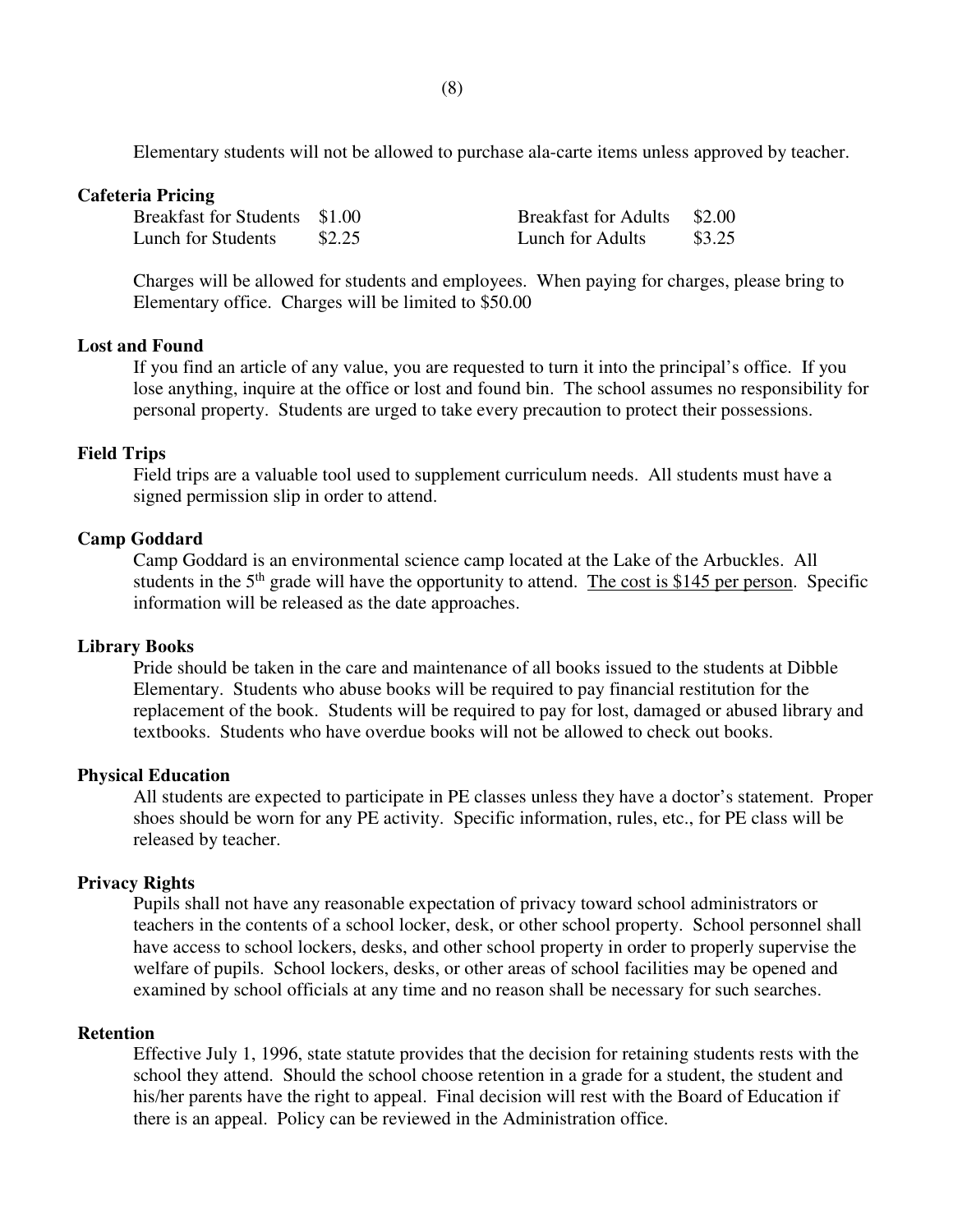Additionally, the following will be implemented based on state law:

Beginning with students entering the first grade in the 2011-2012 school year, if the reading deficiency of a student, as identified based on assessments administered as provided for in subsection B of this section, is not remedied by the end of third grade, as demonstrated by scoring at the unsatisfactory level on the reading portion of the third-grade criterion-referenced test administered to Section 1210.508 of this title, the student shall be retained in the third grade. (Reference: Senate Bill No. 346)

## **School Publications**

Throughout the school year there will be time when we wish to recognize student achievement through various means of publication (i.e. school website, internet, local newspapers, etc.). **If you do not want your child's picture or name to be published in one of these public forums then you must notify the office by September 1st of the current school year. If you enroll after September 1st then you must notify the office within ten (10) school days.** 

#### **Visitors**

 All guests or visitors, including parents, must report to the office upon their arrival on school grounds. Parents and other interested adults are encouraged to visit, after checking in at office.

## **Authority of the School**

Students are subject to the authority of the school and its officials when attending any schoolsponsored activity. This also applies to students as participants and spectators at any out of town school activities. Teachers have the responsibility to insure a climate conducive to the safety and welfare of students and others in the school. They are further responsible for the learning and social development of students at school. Teachers are therefore vested with the necessary authority to discharge these responsibilities. It should be understood that any teacher has this authority at any time on school property or at school functions. One of the most serious offenses a student can commit is insubordination to a teacher, and any such behavior shall be dealt with most severely. Under no circumstances will disrespectful or threatening behavior be tolerated. Senate Bill 610 approved by the state legislature states: "Every person who, with justifiable or excusable cause, knowingly commits any assault, battery upon the person of a school employee or a school district or threatens and places such employee in immediate fear of bodily harm while such employee is in the performance of his duties as a school employee, is punishable by imprisonment in the county jail for a period not exceeding six months, or by a fine not exceeding \$500, or by other such fines and imprisonment.

#### **Parents Right to Know**

Parents/Guardians may request information on the professional qualifications of their child's teacher. Please call 344-6380 to request this information.

#### **Asbestos Policy**

Following a mandate issued by the United States Congress in 1986, the U.S. Environmental Protection Agency has established the Asbestos Hazard Emergency Response Act (AHERA) rule. The AHERA rule provides guidelines for indemnification, monitoring, and management of asbestos containing materials (ACM) in all public and private schools from kindergarten through twelfth grade. Policy can be found in the administration office for further review.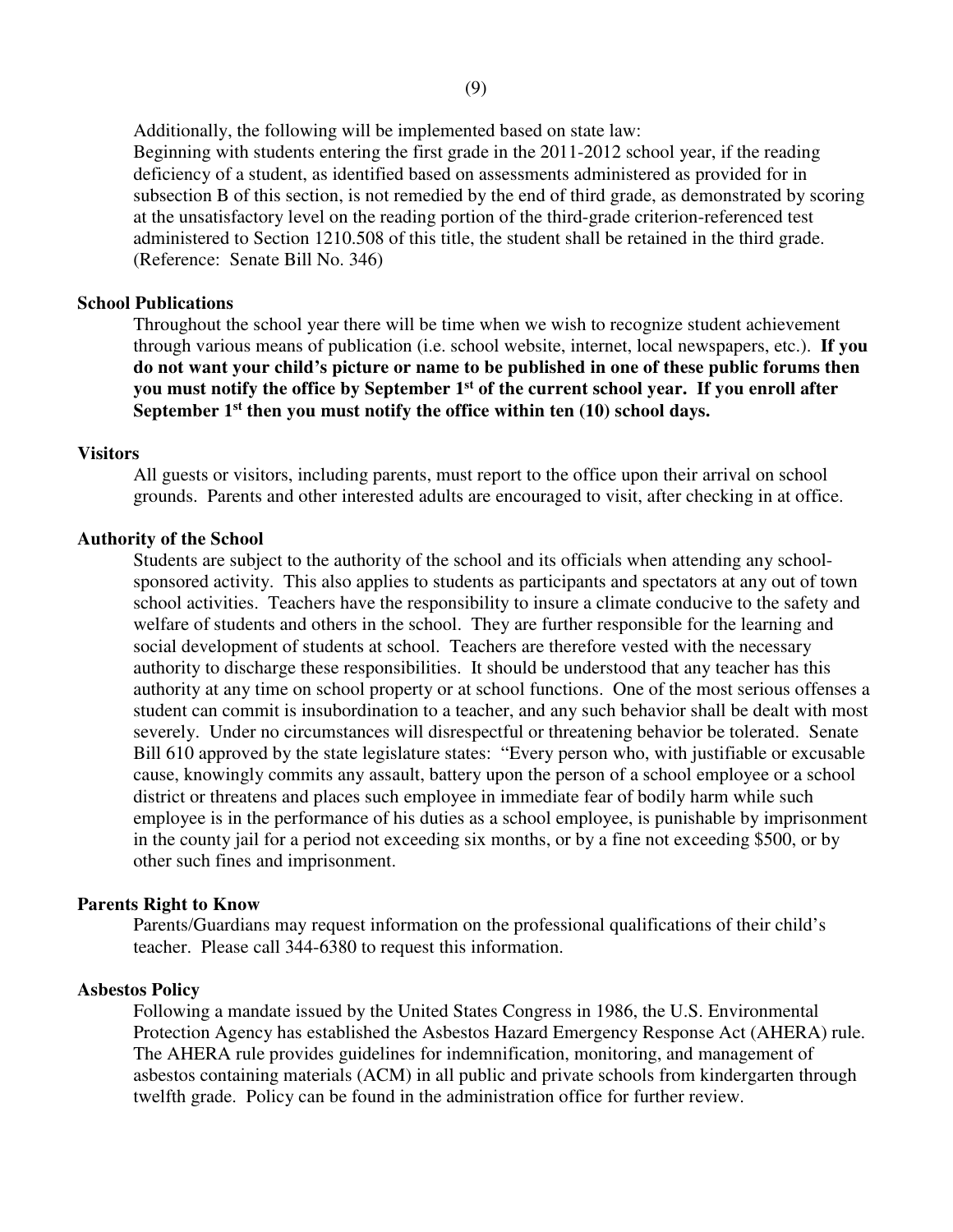# **FERPA Policy**

The Family Educational Rights and Privacy Act (FERPA) affords parents and students more than 18 years of age ("eligible students") certain rights with respect to the student's education records. They are:

- 1. The right to inspect and review the student's education records within 55 days of the day the District receives a request for access. Parents of eligible students should submit to the school superintendent (or appropriate school official) a written request that identifies the record(s) they wish to inspect. .
- 2. The right to request the amendment of the student's education records that the parent or eligible student believes is inaccurate or misleading. If the District decides not to amend the record as requested by the parent or eligible student, the District will notify the parent or eligible student of the decision and advise them of their right to a hearing regarding the request for amendment. Additional information regarding the hearing procedures will be provided to the parent or eligible student when notified of the right to a hearing.
- 3. The right to consent to disclosures of personally identifiable information contained in the student's education records, except to the extent that FERPA authorizes disclosure without consent. One exception, which permits disclosure without consent, is disclosure to school officials with legitimate educational interests. A school official is a person employed by the District as an administrator, supervisor, instructor, or support staff member (including health or medical staff and law enforcement unit personnel); a person serving on the School Board; a person or company with whom the district has contracted to perform a special task (such as an attorney, auditor, medical consultant, or therapist); or a parent or student serving on an official committee, such as disciplinary or a grievance committee, or assisting another school official in performing his or her tasks. A school official has a legitimate educational interest if the official needs to review an educational record in order to fulfill his or her professional responsibility.
- 1. The right to file a complaint with the U.S. Department of Education concerning alleged failures by the District to comply with the requirement of FERPA. The name and address of the Office that administers FERPA are:

 Family Policy Compliance Office U.S. Department of Education 600 Independence Avenue, SW Washington, DC 20202-4605

# **Procedure to Inspect Education Records**

Parents of a student or eligible student may inspect and review education records upon request. In some circumstances it may be mutually more convenient for the record custodian to provide copies of records.

 Since a student's records may be maintained in several locations, the principal will offer to collect copies of records or records themselves from locations, other than a student's school so they may be inspected at one site.

 Parents or eligible students should submit to the student's school principal a written request which identifies as precisely as possible the record or records he or she wishes to inspect.

 The principal (or other custodian) will contact the parent of the student or eligible student to discuss how access will be best arranged (copies, at the exact location, or records brought to a single site).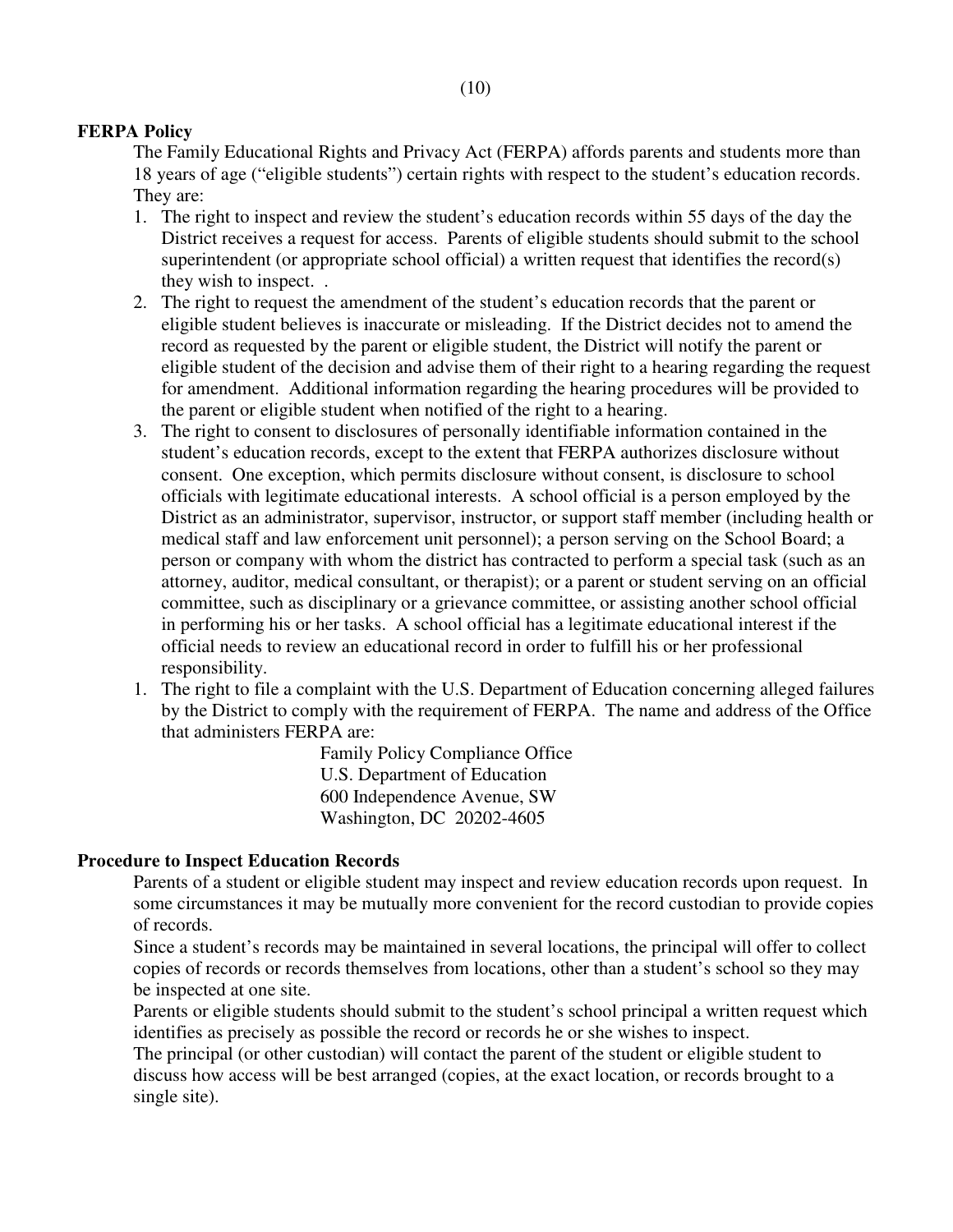The principal (or other custodian) will make the needed arrangements as promptly as possible and notify the parent or eligible student of the time and place where the records may be inspected. This procedure must be completed in 45 days or less from the receipt of the request for access. If for any valid reason such as working hours, distance between record location sites, or health, a parent or eligible student cannot personally inspect and review a student's education record, the Dibble School District will arrange for the parent or eligible student to obtain copies of the records.

# **Fees for Copies of Records**

The Dibble School District will not deny parents or eligible student any right to copies of records because of the following published fees. Where the fee represents an unusual hardship, it may be waived in part or entirely by the record custodian. However, the district reserves the right to make a charge for copies such as transcripts it forwards to potential employers or to colleges and universities for employment of admissions purposes. The school district may deny copies of records (except for those required by the FERPA) in the following situation:

- 1. The student has an unpaid financial obligation to the school.
- 2. There is an unresolved disciplinary action against the student which warrants the denial of copies.

The FERPA requires the school district to provide copies of records:

- 1. When the refusal to provide copies effectively denies access to the record by a parent or eligible student.
- 2. At the request of the parent or eligible students when the school district has provided the records to third parties by the prior consent of the parent or eligible student.
- 3. At the request of the parent or eligible student when the school district has forwarded the records to another school where the student seeks or intends to enroll.

 The fee for copies provided under the FERPA may not include the costs for search and retrieval. This fee will be from no cost to ten cents per page.

 The fee for all other copies such as copies of records forwarded to third parties with prior consent or those provided to parents as a convenience will be from **.25 cents to .35 cents** per page.

# **Civil Rights Certificate**

 Assurance of compliance with Title VI of the Civil Rights Act of 1964, Section 504 of the Rehabilitation Act of 1973, Title IX of the Education Amendments of 1972, and the Age Discrimination Act of 1975.

The applicant assures that it will comply with:

- 1. Title VI of the Civil Rights Act of 1964, as amended, 42 U.S.C. 2000 c et seq., which prohibits discrimination of the basis of race, color or national origin in programs and activities receiving federal financial assistance.
- 2. Section 504 of the Rehabilitation Act of 1973, as amended, 29 U.S.C. 794, which prohibits discrimination on the basis of handicap in programs and activities receiving federal financial assistance.
- 3. Title IX of the Education Amendments of 1972, as amended, 29 U.S.C. 1681 et seq., which prohibits discrimination of the basis of sex in education programs or activities receiving federal financial assistance.
- 4. The Age Discrimination Act of 1975, as amended, 42 U.S.C. 6101 et seq., which prohibits discrimination of the basis of age in education programs or activities receiving federal financial assistance.